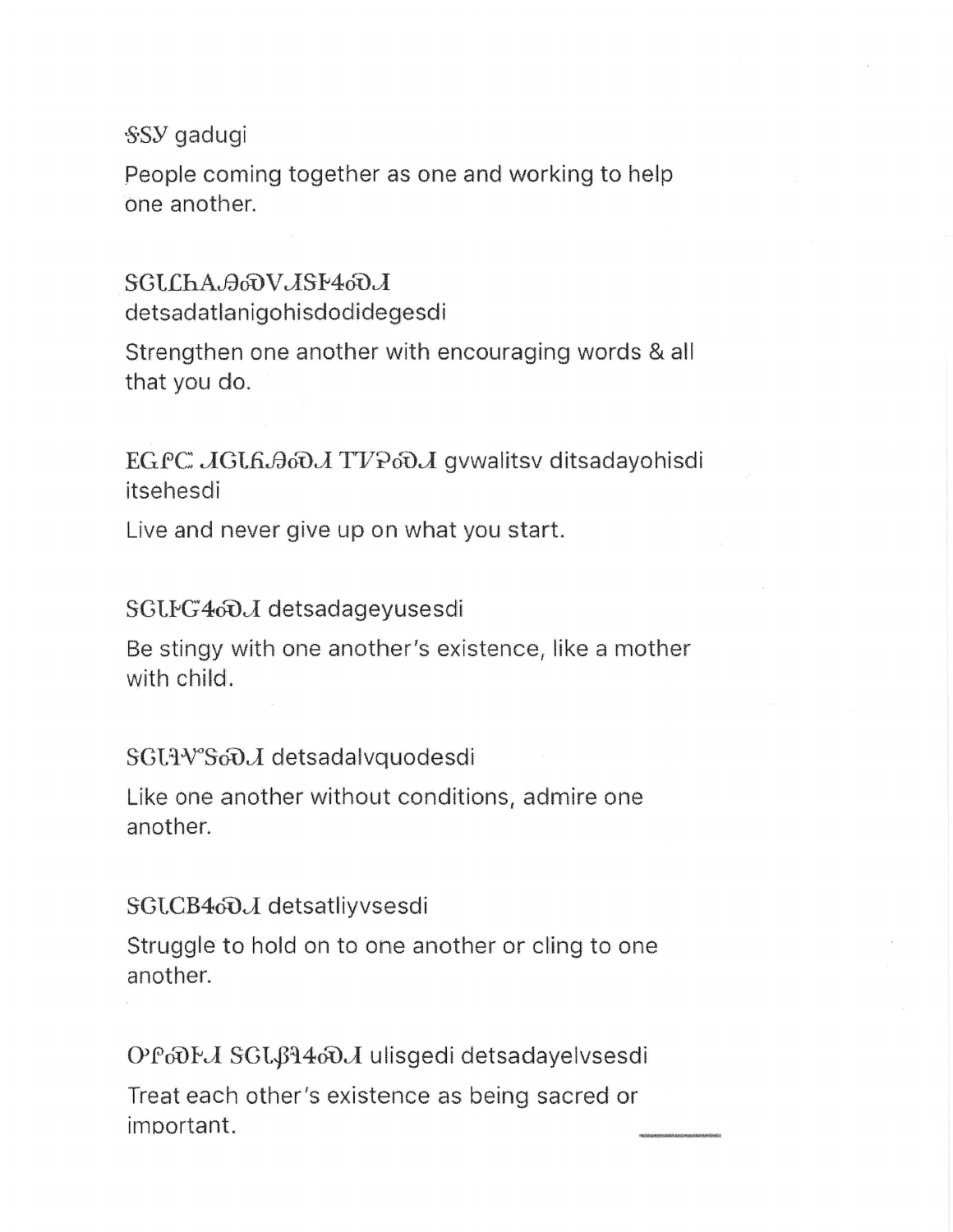$OPOPLJ SGL\beta14oDJ$  ulisgedi detsadayelvsesdi Treat each other's existence as being sacred or important.

JGLOSPOV TVPOJ ditsadasdelisgi itsehesdi You all live, helping one another.

h§coTi §SY hCMoOJ nigaya'iso gadugi nitsvnesdi In the mind and heart always have the thought of working together.

SGLV.OG4oD.J detsadadohiyusesdi

You all have a string conviction for and believe in one another.

SGLPIO-JoDI-oDJ detsadaligenvdisgesdi You all take responsibility for one another's well-being.

SGLS*J*, βολ detsadagatiyesdi Watch over and wait for one another.

JGUoDLhVA TVPoDJ ditsadagusdanidohi itsehesdi Live and support each other in all that you do.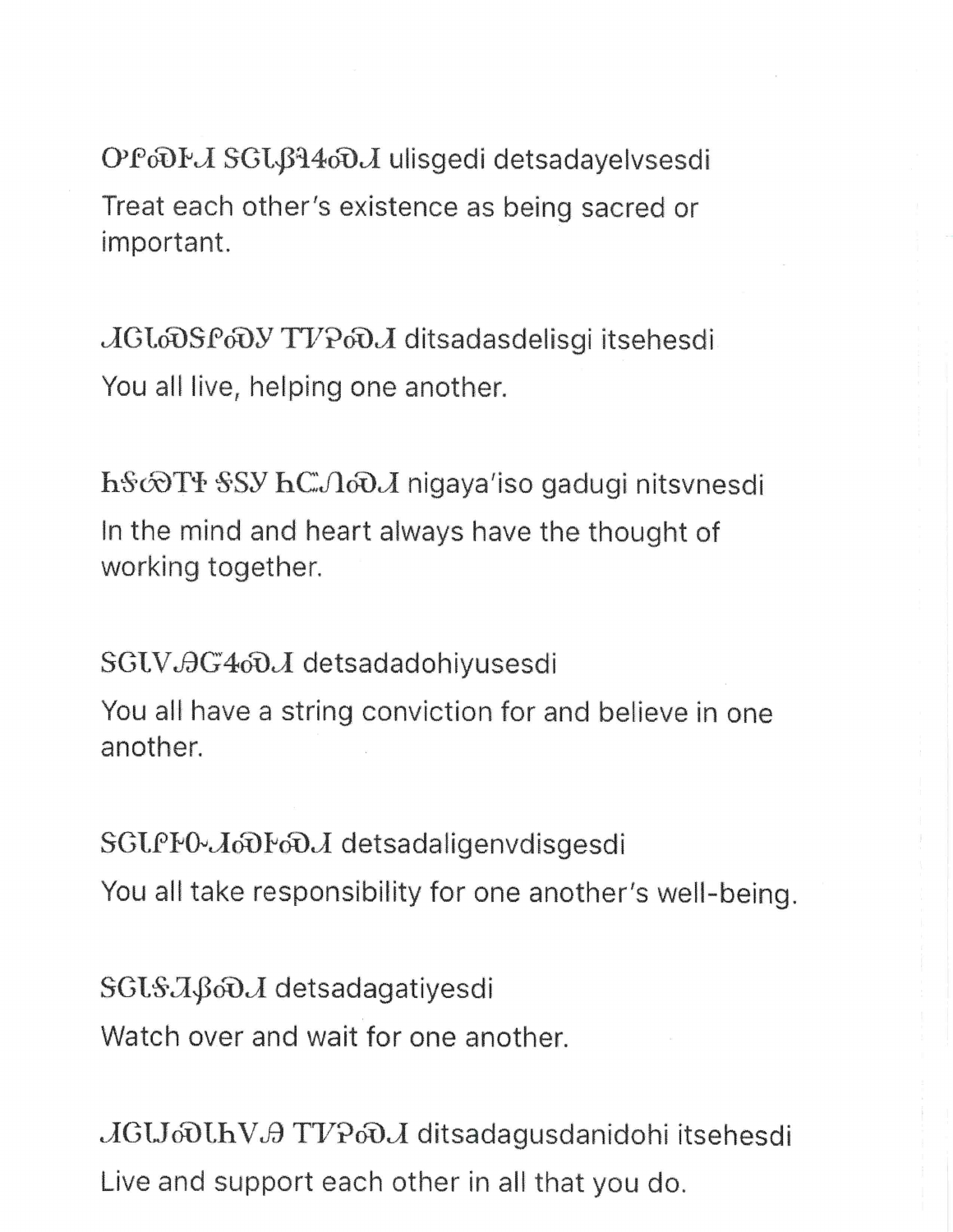# SCLPPOU-POOJ-detsadaligenvgesdi

## You all take responsibility for one another's well being.

 $JGPAJ$  TGPoD $J$  ditsaligohi itsahesdi Live united, work as a team with one another.

LGLGO.AVPoDJ datsadawatvhidohesdi Visit one another with love, locate and find one another.

LGLbO@J TGP@J ditsadasinasdi itsehesdi Live and be very skilled in all areas of life, be resourceful.

**QLO-AG SGLO-O**JOOF nudantiyu detsadanvwidisge Encourage and instruct one another in a gentle & thoughtful way.

### LGoPOR, W-O.D LVGoDVJGD R.C.P.O.

nvwoti adadolisdodi detsadadanvtadisgesdi

Think of one another in spiritual prayer and healing with medicine.